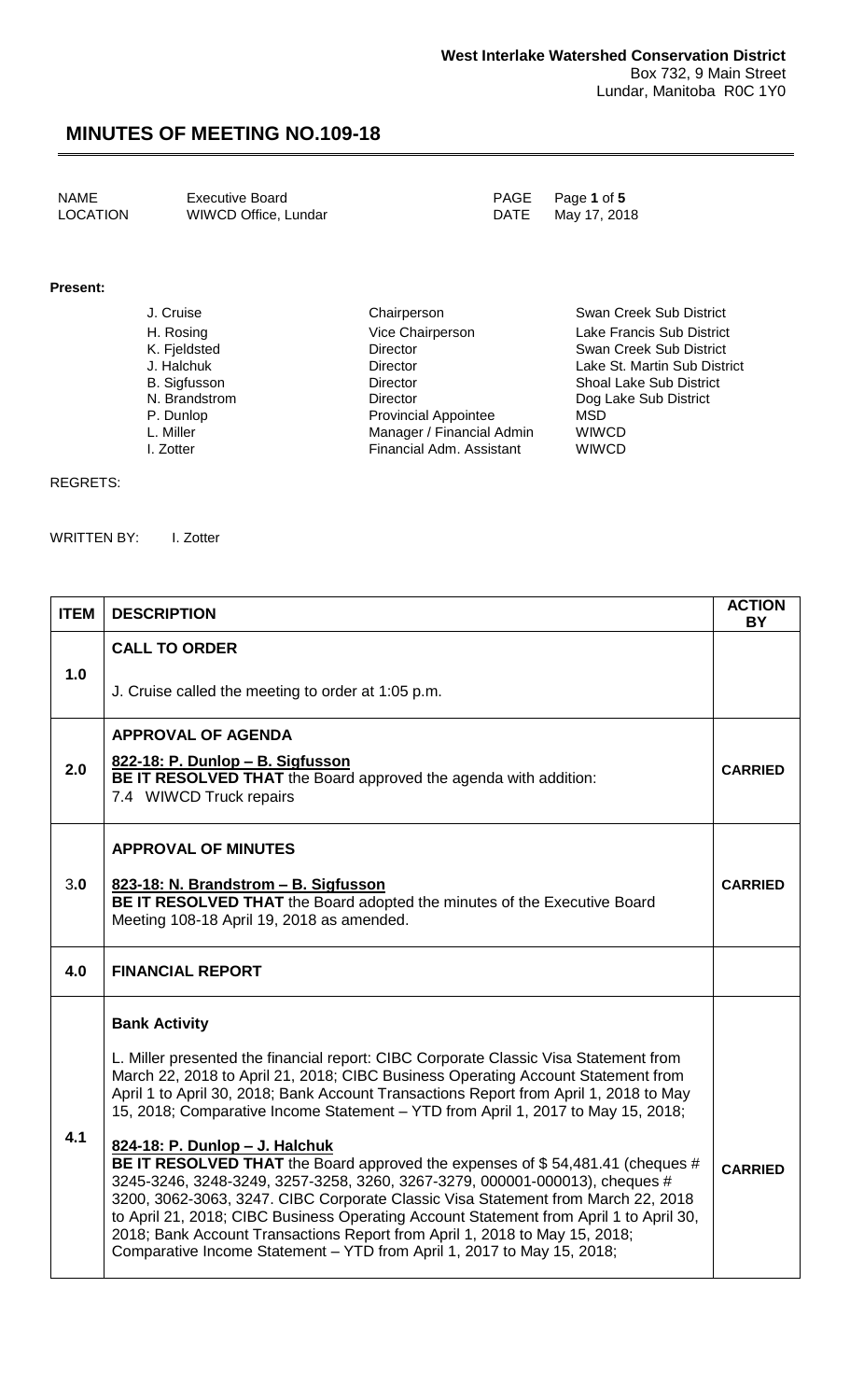| <b>NAME</b><br><b>LOCATION</b> | <b>Executive Board</b><br>PAGE<br>Page 2 of 5<br>WIWCD Office, Lundar<br>May 17, 2018<br>DATE                                                                                                                                                                                                                                                                                                                                                                                                                                                                                                                                                                                                                                                                                                                                                                                                     |                |
|--------------------------------|---------------------------------------------------------------------------------------------------------------------------------------------------------------------------------------------------------------------------------------------------------------------------------------------------------------------------------------------------------------------------------------------------------------------------------------------------------------------------------------------------------------------------------------------------------------------------------------------------------------------------------------------------------------------------------------------------------------------------------------------------------------------------------------------------------------------------------------------------------------------------------------------------|----------------|
| 5.0                            | <b>SUB DISTRICT RECOMMENDATIONS</b><br>No recommendations were brought forward                                                                                                                                                                                                                                                                                                                                                                                                                                                                                                                                                                                                                                                                                                                                                                                                                    |                |
| 6.0                            | <b>OLD BUSINESS</b>                                                                                                                                                                                                                                                                                                                                                                                                                                                                                                                                                                                                                                                                                                                                                                                                                                                                               |                |
| 6.1                            | Integrated Watershed Management plan (IWMP)<br>Hard copy of IWMP (Proof) presented to the Project Management Team (PMT)<br>members. Members will review the Proof, meeting will be scheduled at the end of May<br>or beginning of June. West Interlake Planning Board submitted resolution with no<br>objections.                                                                                                                                                                                                                                                                                                                                                                                                                                                                                                                                                                                 |                |
| 6.2                            | <b>Winter Watering System Applications</b><br>Winter Off Site Watering System, installed by M Emilson cannot be considered as a<br>Winter Watering System at current stage. Some modifications must be completed first in<br>order to provide financial assistance. Letter sent to the applicant with a request to contact<br>WIWCD Manager to discuss required modifications. Respond has not been received at<br>this time.<br>K. Kallstrom at the end of completion of his Winter Off Site Watering System Project.<br>WIWCD received two new applications for the Winter Off Site Watering System.<br>825-18: N. Brandstrom - J. Halchuk<br>BE IT RESOLVED THAT the Board approved I. Johnson application pending on the<br>inspection.<br>Second application will be reviewed by the Board at the Executive Meeting in July. The<br>applicant has received financial assistance in the past. | <b>CARRIED</b> |
| 6.3                            | <b>Hatchery Drain</b><br>Received \$ 25,000.00 Financial Grant from the Fisheries Enhancement Fund for the<br>Project # FES 16-009 will be expended for the installation of spawning shoals at Hatchery<br>Drain.                                                                                                                                                                                                                                                                                                                                                                                                                                                                                                                                                                                                                                                                                 |                |
| 6.4                            | <b>Well Sealing</b><br>There is no new information pertaining to the flowing well in question in Dog Lake<br>Sub District. Provincial representative is continuing communication with Landowner.                                                                                                                                                                                                                                                                                                                                                                                                                                                                                                                                                                                                                                                                                                  |                |
| 6.5                            | <b>Spawning Shoals at Shoal Lake</b><br>RM of Woodlands sent an email confirming that the removal of Spawning Shoals at Shoal<br>Lake completed to their satisfaction.                                                                                                                                                                                                                                                                                                                                                                                                                                                                                                                                                                                                                                                                                                                            |                |
| 6.6                            | <b>Beaver Workshops</b><br><b>WIWCD organized Beaver Workshops:</b><br>In Inwood on May 6, 2018, attended by 8 participants;<br>In Lundar on May 12, 2018; attended by 8 participants;                                                                                                                                                                                                                                                                                                                                                                                                                                                                                                                                                                                                                                                                                                            |                |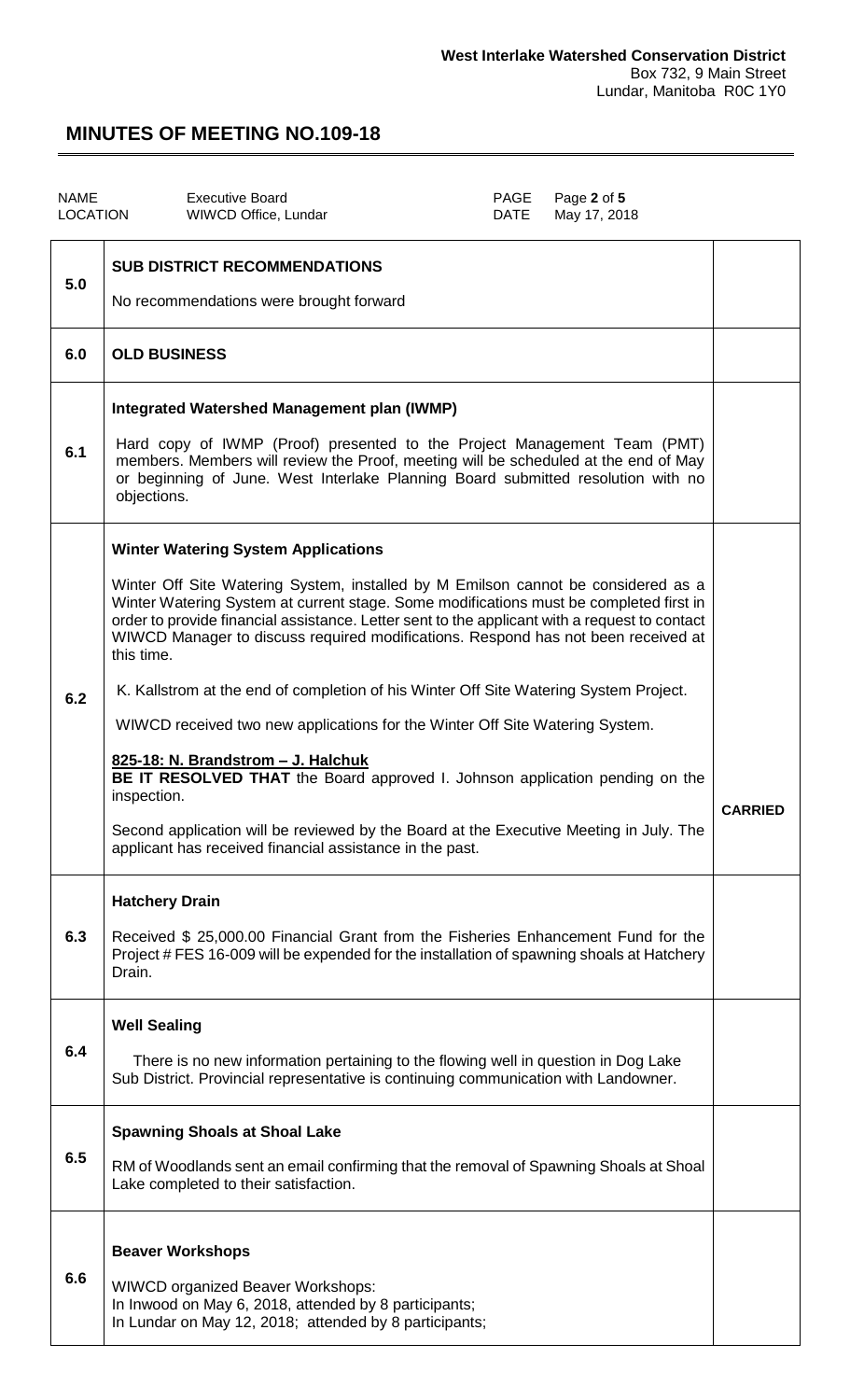| <b>NAME</b><br><b>LOCATION</b> | <b>Executive Board</b><br>WIWCD Office, Lundar                                                                                                                                                                                                                                                               | PAGE<br>DATE | Page 3 of 5<br>May 17, 2018 |                |
|--------------------------------|--------------------------------------------------------------------------------------------------------------------------------------------------------------------------------------------------------------------------------------------------------------------------------------------------------------|--------------|-----------------------------|----------------|
|                                | Scheduled workshops in Ashern and Woodlands will be cancelled due to low interest of<br>the residents and dry spring conditions.                                                                                                                                                                             |              |                             |                |
|                                | 826-18: H. Rosing - P. Dunlop<br>BE IT RESOLVED THAT that the Board approved to cover remuneration and mileage<br>expenses for one (1) instructor providing Beaver Workshops in Inwood and Lundar.                                                                                                           |              |                             | <b>CARRIED</b> |
| 6.7                            | <b>Wetland Workshop</b><br>The WIWCD received few inquiries from residents to provide information on the<br>establishment of wetlands. The Board is inviting Scott Beaton to the next Executive<br>Meeting to provide more information pertaining to wetlands.                                               |              |                             |                |
| 6.8                            | <b>Advertisement</b><br>WIWCD purchased a page in the Bull Sale Calendar for \$800.00. New pens ordered<br>as promotional items from Perfect Pen, order has been received, samples of pens<br>presented to the Board.                                                                                        |              |                             |                |
| 6.9                            | <b>Budget 2018-2019</b><br>2018-2019 Budget presented to the Board where the Budgeted amount of the Provincial<br>Grant adjusted to \$200,000.00                                                                                                                                                             |              |                             |                |
| 6.10                           | <b>Applications for the Programming</b><br>The Board discussed Applications for the Programming. Staff to update applications for<br>2018-2019 Programming according to Board recommendations.                                                                                                               |              |                             |                |
| 6.11                           | <b>Audit</b><br>Auditors performed Audit on May 2, 2018. The Board Members to complete questionnaire<br>requested by the auditors and to submit completed Questionnaire to the Office.                                                                                                                       |              |                             |                |
| 7.0                            | <b>NEW BUSINESS</b>                                                                                                                                                                                                                                                                                          |              |                             |                |
| 7.1                            | <b>Lundar Fair Ad</b><br>The information regarding Advertisement of Lundar Fair Event presented to the Board.<br>827-18: K. Fjeldsted - B. Sigfusson<br>BE IT RESOLVED THAT that the Board approved advertisement on CFRY, in Interlake<br>Express News and in Interlake Spectator for the 2018 Lundar Fair. |              |                             | <b>CARRIED</b> |
| 7.2                            | <b>Summer Student</b><br>WIWCD received funding from Canada Summer Job and Urban Green Team.<br>828-18: J. Halchuk - K. Fjeldsted<br><b>BE IT RESOLVED THAT</b> that the Board approved hourly wage for the summer position<br>at \$14.00 per hour.                                                          |              |                             | <b>CARRIED</b> |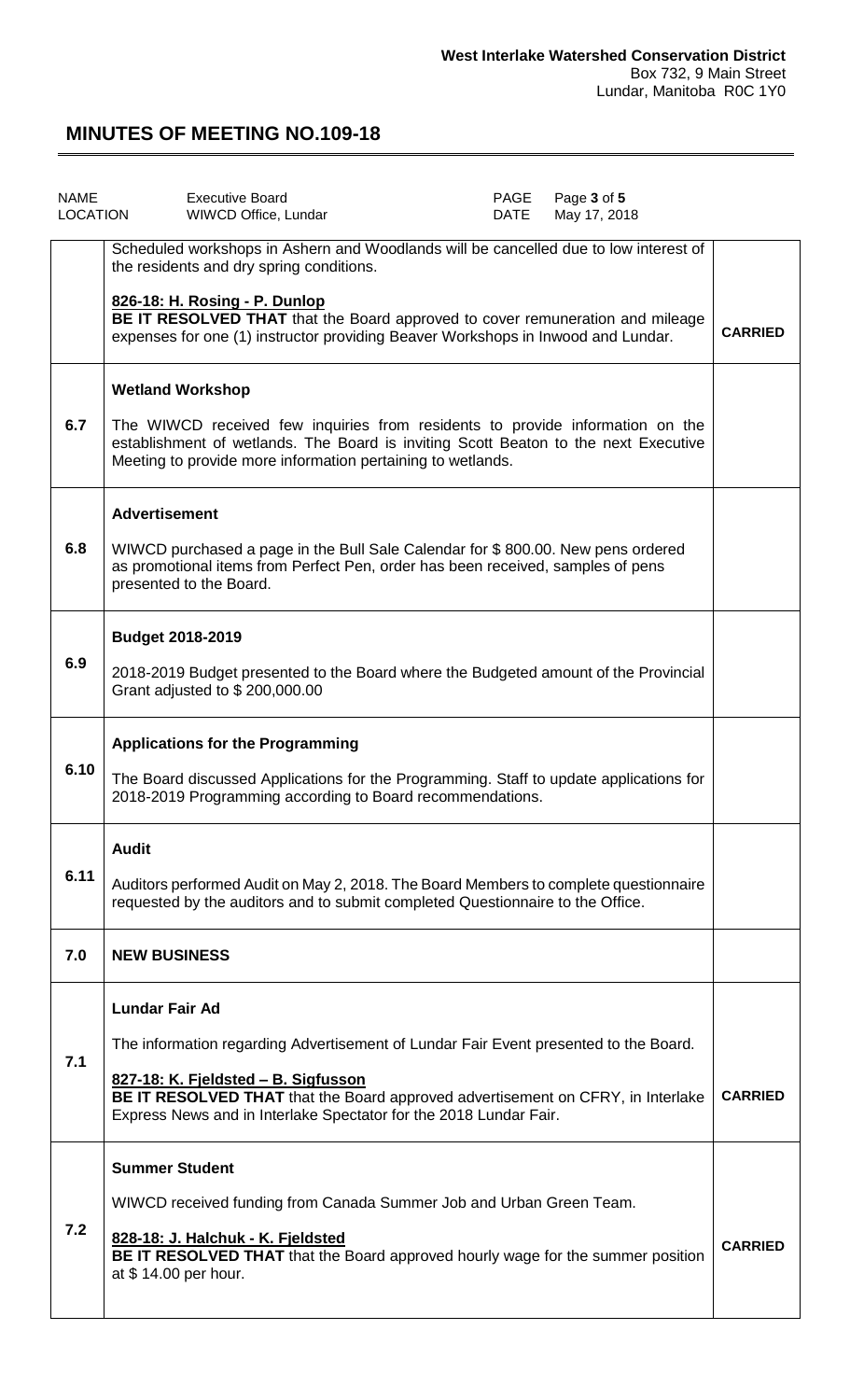| <b>NAME</b><br>LOCATION | <b>Executive Board</b><br>Page 4 of 5<br><b>PAGE</b><br>May 17, 2018<br>WIWCD Office, Lundar<br>DATE                                                                                                                                                                                                                                                                                                                                                                                                                                                                                                                                                                                                                                                                                                                                                                                                                                                                                                                                                                                                                                                                                                                                                                                                                                                                                                                                                                                                                                                                                                                                                                                                                                                        |  |  |
|-------------------------|-------------------------------------------------------------------------------------------------------------------------------------------------------------------------------------------------------------------------------------------------------------------------------------------------------------------------------------------------------------------------------------------------------------------------------------------------------------------------------------------------------------------------------------------------------------------------------------------------------------------------------------------------------------------------------------------------------------------------------------------------------------------------------------------------------------------------------------------------------------------------------------------------------------------------------------------------------------------------------------------------------------------------------------------------------------------------------------------------------------------------------------------------------------------------------------------------------------------------------------------------------------------------------------------------------------------------------------------------------------------------------------------------------------------------------------------------------------------------------------------------------------------------------------------------------------------------------------------------------------------------------------------------------------------------------------------------------------------------------------------------------------|--|--|
| 7.3                     | <b>Water Festival</b><br>2018 Annual Water Festival will take place on June 14, 2018 in Moosehorn. Students<br>from Gypsumville school, Alf Cuthbert School, Ashern Early School and Ashern Central<br>School are invited to attend the event.                                                                                                                                                                                                                                                                                                                                                                                                                                                                                                                                                                                                                                                                                                                                                                                                                                                                                                                                                                                                                                                                                                                                                                                                                                                                                                                                                                                                                                                                                                              |  |  |
| 7.4                     | <b>WIWCD Truck repairs</b><br>WIWCD truck is requiring some repairs.<br>829-18: N. Brandstrom - J. Halchuk<br>BE IT RESOLVED THAT that the Board approved expenses associated with truck<br>repairs.                                                                                                                                                                                                                                                                                                                                                                                                                                                                                                                                                                                                                                                                                                                                                                                                                                                                                                                                                                                                                                                                                                                                                                                                                                                                                                                                                                                                                                                                                                                                                        |  |  |
| 8.0                     | <b>REPORTS</b>                                                                                                                                                                                                                                                                                                                                                                                                                                                                                                                                                                                                                                                                                                                                                                                                                                                                                                                                                                                                                                                                                                                                                                                                                                                                                                                                                                                                                                                                                                                                                                                                                                                                                                                                              |  |  |
| 8.1                     | Chairperson<br>N/A                                                                                                                                                                                                                                                                                                                                                                                                                                                                                                                                                                                                                                                                                                                                                                                                                                                                                                                                                                                                                                                                                                                                                                                                                                                                                                                                                                                                                                                                                                                                                                                                                                                                                                                                          |  |  |
| 8.2                     | <b>MCDA Rep Report</b><br>MCDA Rep presented verbal report, MCDA Meeting Minutes are on file at the office.                                                                                                                                                                                                                                                                                                                                                                                                                                                                                                                                                                                                                                                                                                                                                                                                                                                                                                                                                                                                                                                                                                                                                                                                                                                                                                                                                                                                                                                                                                                                                                                                                                                 |  |  |
| 8.3                     | <b>Manager Report</b><br>Manager verbally reported to the Board on current activities of the WIWCD                                                                                                                                                                                                                                                                                                                                                                                                                                                                                                                                                                                                                                                                                                                                                                                                                                                                                                                                                                                                                                                                                                                                                                                                                                                                                                                                                                                                                                                                                                                                                                                                                                                          |  |  |
| 9.0                     | IN CAMERA DISCUSSION<br>N/A                                                                                                                                                                                                                                                                                                                                                                                                                                                                                                                                                                                                                                                                                                                                                                                                                                                                                                                                                                                                                                                                                                                                                                                                                                                                                                                                                                                                                                                                                                                                                                                                                                                                                                                                 |  |  |
| 10.0                    | <b>CORRESPONDENCE</b><br>$\triangleright$ The email from E. Dunbar with a Follow-Up on Modernizing the<br>Conservation District Program;<br>> Flyers from Red River College on Construction Management and Civil<br><b>Engineering Technology Programs;</b><br>$\triangleright$ The email from S. Dillabough pertaining to Board and Financial Packages;<br>> Hard copy of Power Point Presentation "Extreme Moisture Initiative";<br>> The information pertaining to "Changing Climate Building Resilience"<br>workshop;<br>$\triangleright$ ARBI Board Update, Feb 19 to March 29, 2018 and April 1 to 20, 2018;<br>The email from S. Robins pertaining Boundaries Summary 2018 with<br>➤<br>attached maps;<br>Donation request from Coldwell / Lundar Community Foundation;<br>➤<br>The email from S. Robins regarding boundary discussion with E. Dunbar<br>➤<br>and staff;<br>$\triangleright$ The email from Riding Mountain Park with a reminder of upcoming<br>Volunteer AIS Inspectors Training Session on June 1 <sup>st</sup> and June 2 <sup>nd</sup> ;<br>$\triangleright$ The information pertaining ECO Canada wage funding program;<br>$\triangleright$ The email from C. Greenfield pertaining Bee City Canada organization;<br>$\triangleright$ Sponsorship Opportunities Flyer for the Eriksdale Creamery Days Fair<br>and Rodeo;<br>Donation request from Nature Conservancy Canada;<br>➤<br>$\triangleright$ The information for a review from Crown Lands and Property Agency<br>(CLPA) regarding Crown Land Miscellaneous Lease # 72225;<br>> "What We Heard" summary on Modernizing Manitoba's Conservation<br>District Program, Watershed-based drainage and water resources<br>management, Growing outcomes in watersheds (GROW). |  |  |